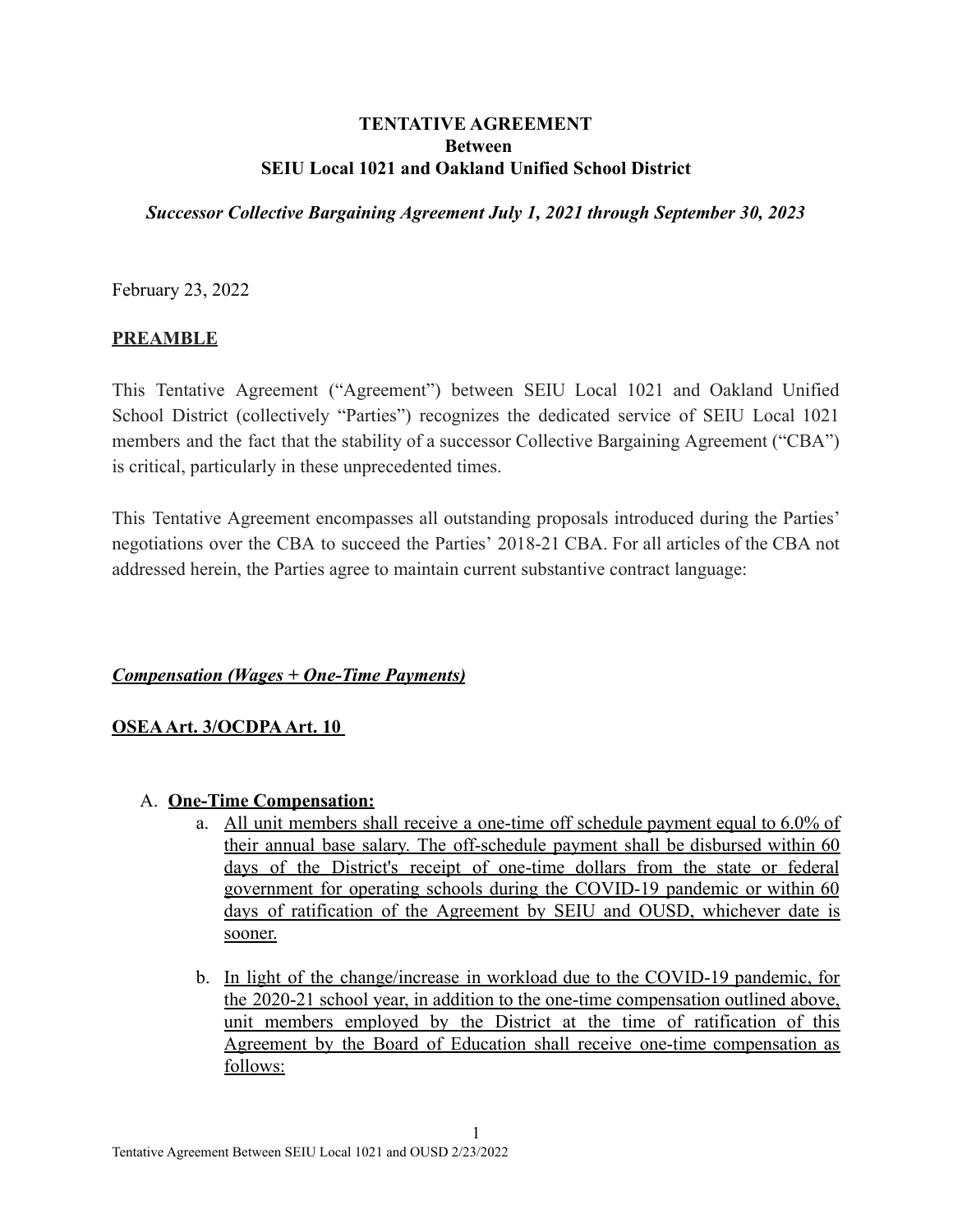- i. A one-time off-schedule payment of \$1,500.00 to unit members with a 0.5 FTE or greater. Unit members with less than a 0.5 FTE shall receive a one-time off-schedule payment of \$750.00.\$850.00.
- ii. In lieu of a stipend for the purchase of safety related equipment or supplies, (i.e., hand sanitizer, high-quality masks, COVID-19 tests, etc.), a one-time off-schedule payment equal to \$200.00 to all unit members.
- iii. In lieu of a personal day (for mental health), all FTE unit members shall receive a one-time payment equal to their daily rate of pay.
- c. The compensation outlined in this section is specific to the unique circumstances of the 2021-22 school year and is non-precedential.

### B. **Ongoing Compensation:**

- a. Effective July 1, 2022, all unit member salary schedules shall be increased by  $6.0\%$ .
- b. Effective September 1, 2023, all unit member salary schedules shall be increased by 2.25%.
- C. All compensation included in this section is contingent upon a determination by the Alameda County Office of Education that the combined financial impact of all tentative agreements with OUSD labor partners reached in the 2021-2022 school year do not endanger the fiscal well-being of the District. The Board's ratification of the agreement shall occur within 15 days of receipt of the AB 1200 letter from ACOE with such a determination.
- D. Me-Too (current contract language)

### *Longevity Pay*

### **OSEAArt. 3(E) and OCDPAArt. 10(D) (Longevity Pay)**

Effective July 1, 2022 for OSEA and effective July 1, 2022 for OCDPA, the following longevity pay shall be applicable to both White Collar and Paraprofessional unit members who are regular unit members in the unit and who have been employed on a half-time (3.75 hours per day) or more basis:

2

### **Number of Years of Continuous Service (monthly stipend)**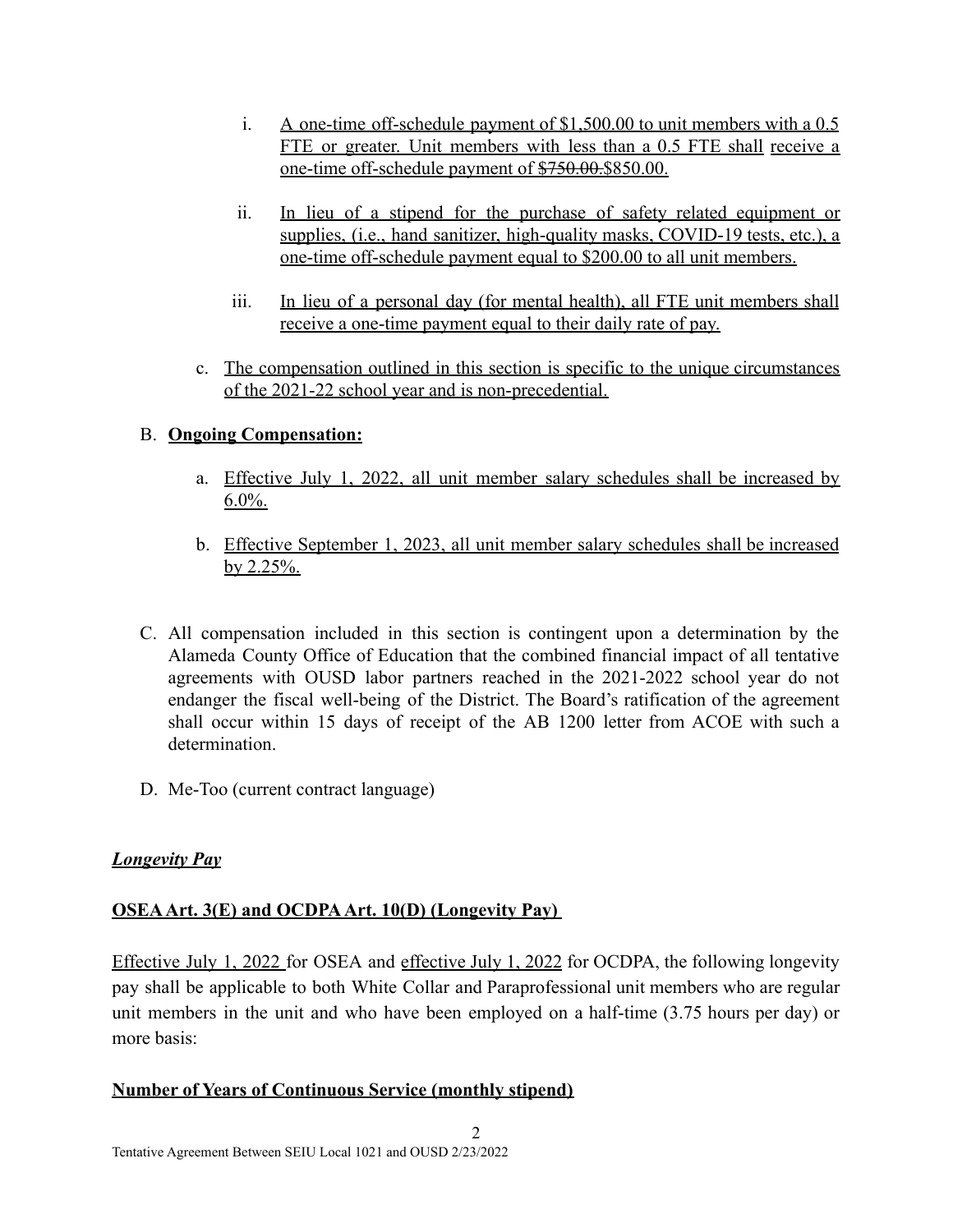| 10        | \$15.00 |
|-----------|---------|
| <b>15</b> | \$23.50 |
| 20        | \$35.50 |
| 25        | \$46.50 |
| <u>30</u> | \$58.50 |
| <b>35</b> | \$80.50 |

### *Bilingual Position Stipends*

### **OSEAArt. 3(H) - Bilingual Positions**

By virtue of the bilingual requirement, unit members selected for bilingual-designated positions shall receive a \$60.00 stipend per month through and including June 30, 2022. Effective July 1, 2022, by virtue of the bilingual requirement, unit members selected for bilingual-designated positions shall receive a \$60.00 \$80.00 stipend per month. Part-time unit members shall receive a prorated percentage of the stipend based on the percentage of time they work in the bilingual assignment. Unit members shall provide bilingual services as directed by their immediate supervisor.

### **OCDPA Art. 3(F) - Bilingual Positions**

By virtue of the bilingual requirement, unit members selected for bilingual-designated positions shall receive a \$60.00 stipend per month through and including June 30, 2022. Effective July 1, 2023 2022, by virtue of the bilingual requirement, unit members selected for bilingual designated positions shall receive a  $$60.00$  \$80.00 stipend per month. Part-time unit members shall receive a prorated percentage of the stipend based on the percentage of time they work in the bilingual assignment. Unit members shall provide bilingual services as directed by their immediate supervisor.

### *Adjustment/Expansion of Salary Ranges*

### **OSEAArt. 3(F)**

Effective July 1, 2022, an additional range (Range 66) shall be added to the WTCL salary schedules. Notwithstanding this provision, the District reserves all rights to determine whether classifications are placed on this range pursuant to the California Education Code and Article 44 of the CBA.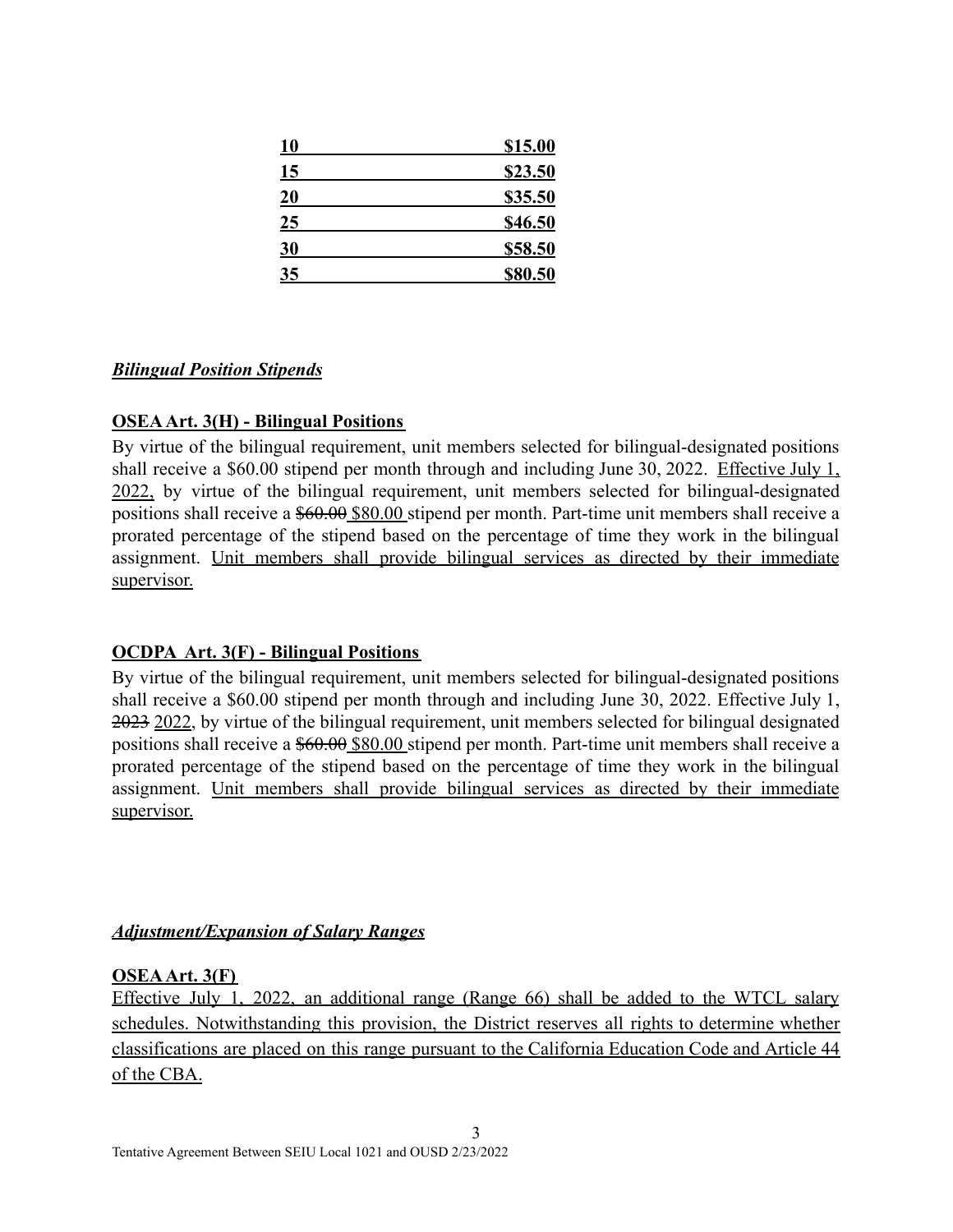### **F. Salary Increments (Steps)**

5. After the first salary increment, increases shall occur at yearly intervals until the top step is reached.

- a) The salary increment for Step 8 shall occur two (2) years after Step 6 has been reached.
- b) Section 5(a) of this section (above) shall sunset on July 1, 2022, and the WTCL salary schedules shall be amended as shown below thereafter:

| <b>Current WTCL Salary Schedule PRIOR to 7/1/2022</b> |        |               |               |               |        |                   |        |               |  |
|-------------------------------------------------------|--------|---------------|---------------|---------------|--------|-------------------|--------|---------------|--|
| Range                                                 | Step 1 | <b>Step 2</b> | <b>Step 3</b> | <b>Step 4</b> | Step 5 | <b>Step 6</b>     | Step 7 | <b>Step 8</b> |  |
|                                                       |        |               |               |               |        | <b>Same rates</b> |        |               |  |

| <b>Proposed WTCL Salary Schedules AFTER 7/1/2022</b> |        |               |                |        |        |        |                   |               |  |
|------------------------------------------------------|--------|---------------|----------------|--------|--------|--------|-------------------|---------------|--|
| Range                                                | Step 1 | <b>Step 2</b> | $\vert$ Step 3 | Step 4 | Step 5 | Step 6 | <b>Step 7</b>     | <b>Step 8</b> |  |
|                                                      |        |               |                |        |        |        | <b>Same rates</b> |               |  |

### **OCDPAArt. 3**

### **B. Salary Increments (Steps and Ranges)**

1. The salary schedule for unit members shall be appended to this Agreement as an **Attachment** 

2. The salary schedule provides movement upward from one step to the next based on length of service with the District. Movement upward in range occurs as employees complete qualified units which meet the minimum level of the next range. Initial placement is normally on Range 1.

3. Upon review of qualified units, a unit member may be placed on a range above the normal initial placement range. Qualified units are credits granted for courses directly related to child development programs and which are taken at an accredited community college, college or university.

4. Effective July 1, 2022, ranges 1 through 4 shall be eliminated from the salary schedule. The normal initial placement shall thereafter be on Range 5. Also on July 1, 2022, unit members on Ranges 1 through 4 shall be placed on Range 5.

5. Bilingual Instructional Assistants are initially placed no lower than Range 2.

4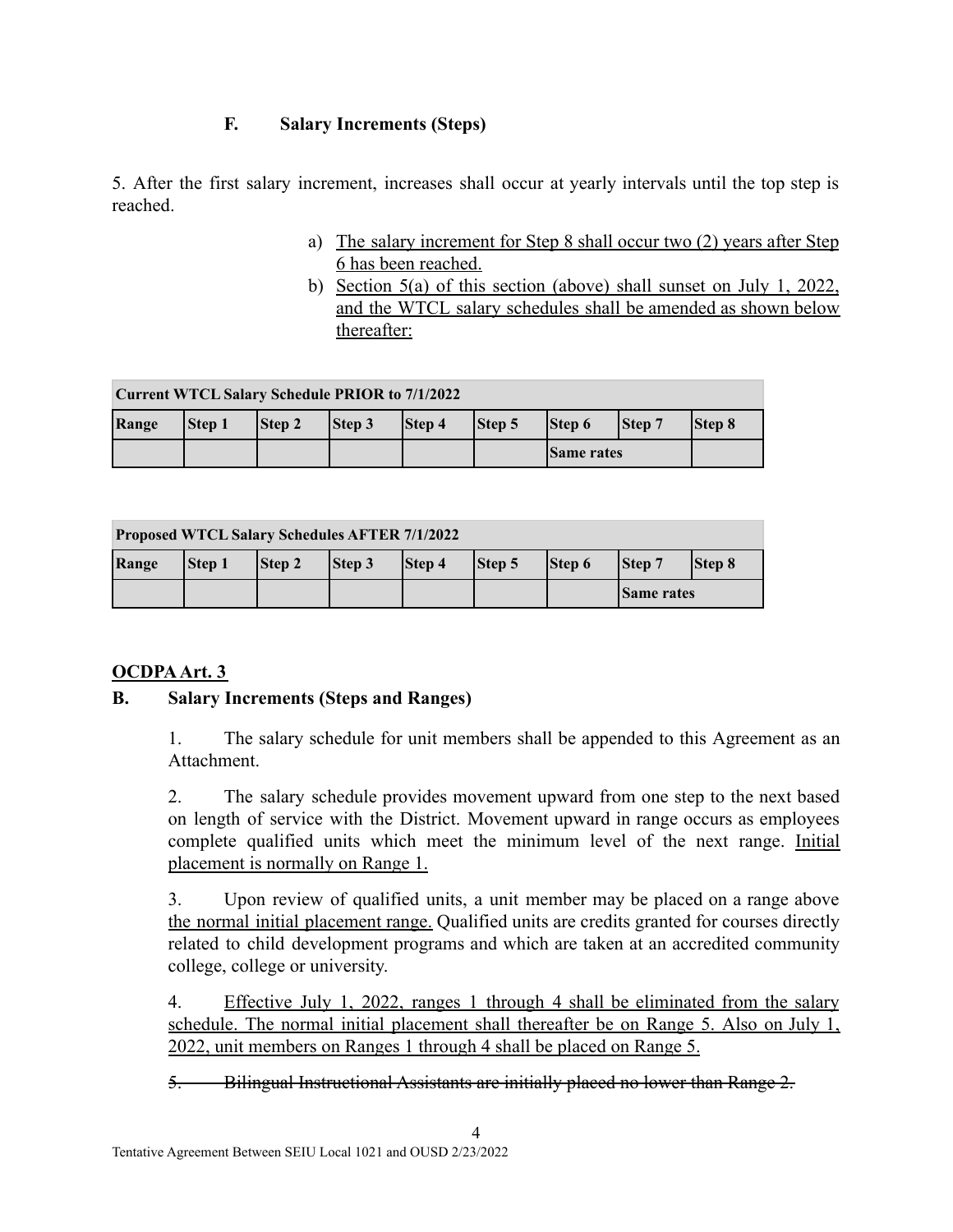6. Effective July 1, 2003, the salary schedule reflects a 258-day work year.

# *Classified School Employee Summer Assistance Program ("CSESAP")*

### OSEAAgreement Art. 3(N)/OCDPAAgreement Art. 10 (F)

- 1) If the District elects to participate in the Classified School Employee Summer Assistance Program ("CSESAP") as defined by the California Department of Education ("CDE"), the District shall accordingly take all steps necessary to meet the LEA deadlines established by the CDE and complete all required LEA actions in preparation for enrollment beginning in the 2023-24 academic year.
- 2) If the District elects to participate in the CSESAP, the District shall determine whether unit members who submit election forms on or before the deadline prescribed by CDE are eligible to participate in the CSESAP pursuant to California Education Code section 45500.

## *Grievances*

## **OSEAArt. 27(E) Grievances**

E. All grievances, as defined above, must be filed within twenty (20) business days after the act, occurrence, event or circumstance alleged to constitute the grievance, or within twenty (20) business days after the unit member learned, or should have learned, of the act, occurrence, event or circumstances alleged to constitute the grievance.

## **OCDPAArt. 18(4) Grievances**

4. All grievances, as defined above, must be filed within twenty (20) business days after the act, occurrence, event or circumstance alleged to constitute the grievance, or within twenty (20) business days after the unit member learned, or should have learned, of the act, occurrence, event or circumstances alleged to constitute the grievance.

## *Library Technicians – Opening/Reopening Libraries*

## **OSEAAgreement - ARTICLE 13 - CLASSIFICATIONS - Library Technicians**

The Parties affirm that the District should not rely solely on volunteers to open new school libraries or reopen school libraries that have been closed for more than one (1) year. If the

5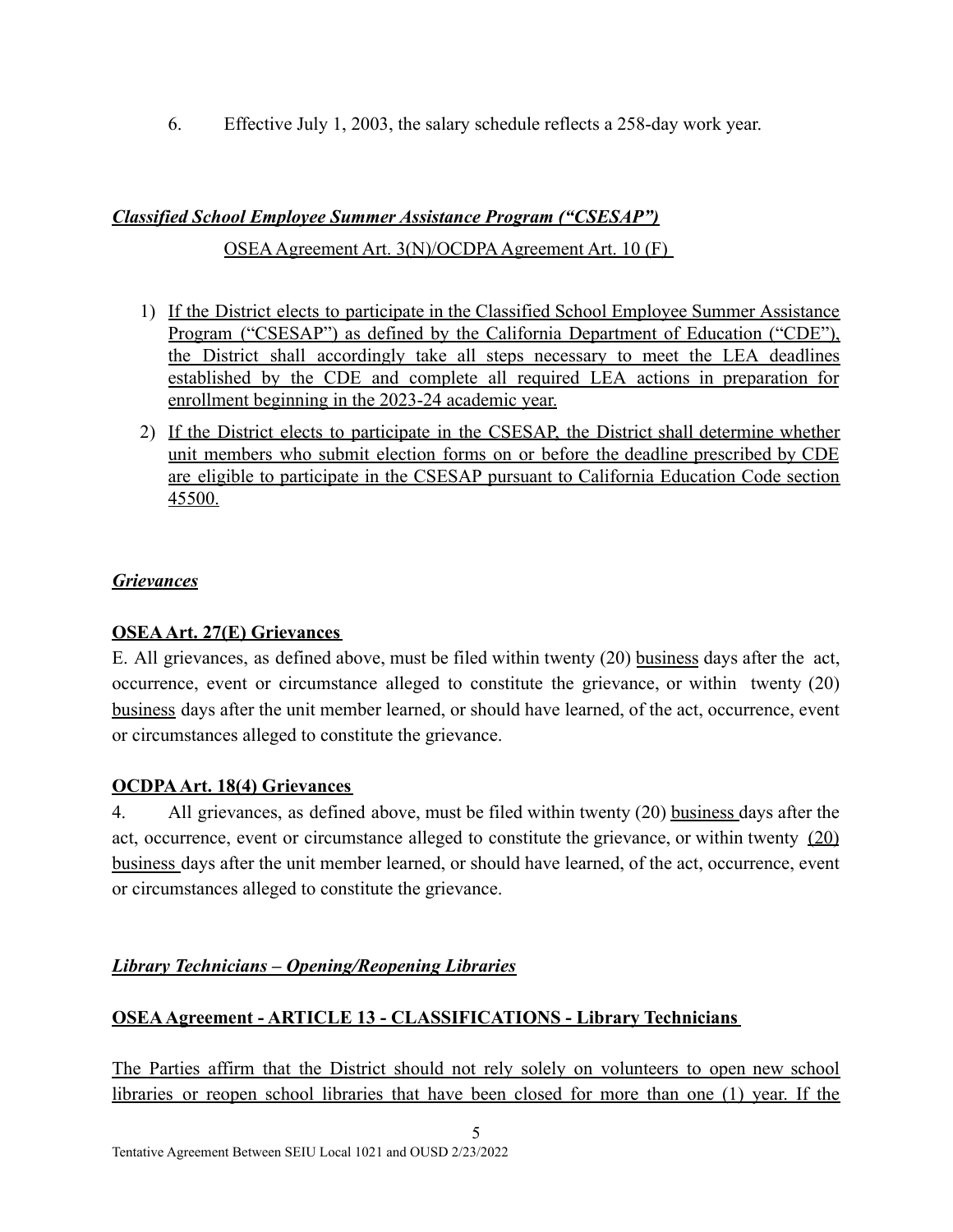Superintendent or designee is provided written notice that a library will be opening or reopening. the District will make every effort to offer available assignments to Library Technicians. The duration and hours of assignments shall be as determined by the Superintendent or designee for the library's reopening period. Unit members shall be compensated consistent with this Agreement. The Parties agree that this provision shall not be interpreted or applied in a manner that results in inhibiting the District's ability to offer library services to students.

## *SEIS Access*

## **OSEAArt. 13(E) /OCDPAArt. 5(C)**

The Parties recognize the importance for employees in the classifications of Instructional Support Specialist ("ISS") and Instructional Assistant ("IA") to have access to all relevant information in order to fully understand the specialized needs of the student populations with which they work. In order to ensure that this occurs, the District shall promptly and fully consider all requests from bargaining-unit employees in the classifications of Instructional Support Specialist and Instructional Assistant for view-only access to the District's Special Education Information System ("SEIS"). Access shall only be provided as permitted by law.

The District shall not arbitrarily or capriciously deny such requests for SEIS access. The District shall provide written explanation justifying its denial of any such request within 30 business days of its denial of any such request.

### *ISS Training*

# **OSEA Agreement - ARTICLE 34 - TRAINING - E. Instructional Support Specialists (ISSs)**

OUSD shall offer one (1) day of optional training during the summer of 2022 to support Instructional Support Specialists ("ISSs") and Instructional Assistants ("IAs") in order to strengthen the performance of job duties, alleviate employee stress, ensure proper knowledge and mastery of de-escalation methods, and promote student safety and academic performance. The optional training shall include, but is not limited to, G-Suite Training, Applied Behavior Analysis (ABA) Therapy, Crisis Prevention Intervention (CPI), and Restorative Justice training.

## *Use of District Facilities*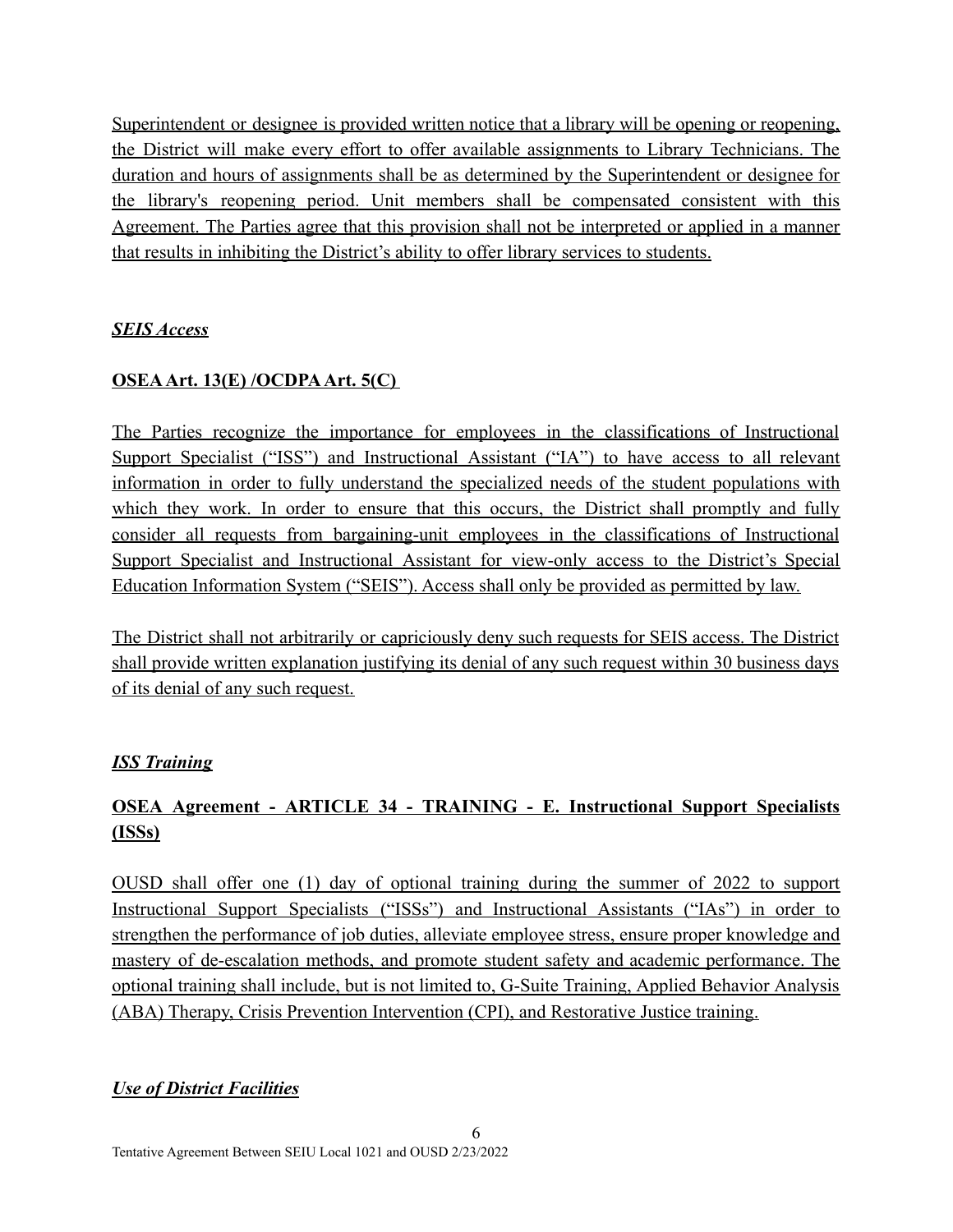## **OSEAArticle 35 - USE OF DISTRICT FACILITIES**

A. The Union OSEA/SEIU shall have the right to use District facilities at reasonable times for the purpose of holding Union-OSEA/SEIU meetings by following Civic Center rules and procedures.

B. The District recognizes the importance of providing adequate facilities for Occupational and Physical Therapists performing special services at each worksite. To that end, the District agrees that Occupational and Physical Therapists will have a room that includes a locking door, and a locking file wherever possible. These spaces may be shared with other service providers.

## *Clerical Formal Mentorship Program and Stipend*

The Parties recognize the importance of providing effective onboarding, training and mentorship for District employees during the COVID-19 pandemic. Accordingly, the Parties agree to reinstate the Clerical Mentorship Program formerly agreed to by the Parties for the 2021-22 and 2022-23 school year as follows:

Clerical Mentorship Stipend: The District shall implement a clerical mentorship program as follows:

- a) Up to 10 clerical support staff employees shall be selected to provide trainings (peer-to-peer support) to other permanent and/or substitute clerical staff employees.
- b) The term of the clerical mentorship shall be one (1) year. (Clerical staff may apply annually.)
- c) Each mentor shall receive a \$6,000.00 stipend annually (\$3,000.00 payable twice a year in December and June).
- d) Each fiscal year, the Parties shall meet and confer regarding the criteria for clerical mentors, the selection process, and the implementation of the program, prior to implementation.
- e) Mentors may perform no more than eight (8) hours of mentoring services per month.

## **Eligibility**

Clerical mentors must meet the following criteria:

• Have supported a school site in a clerical capacity for at least four (4) years;

7

• Must meet 95% of deliverable deadlines for the past two (2) years;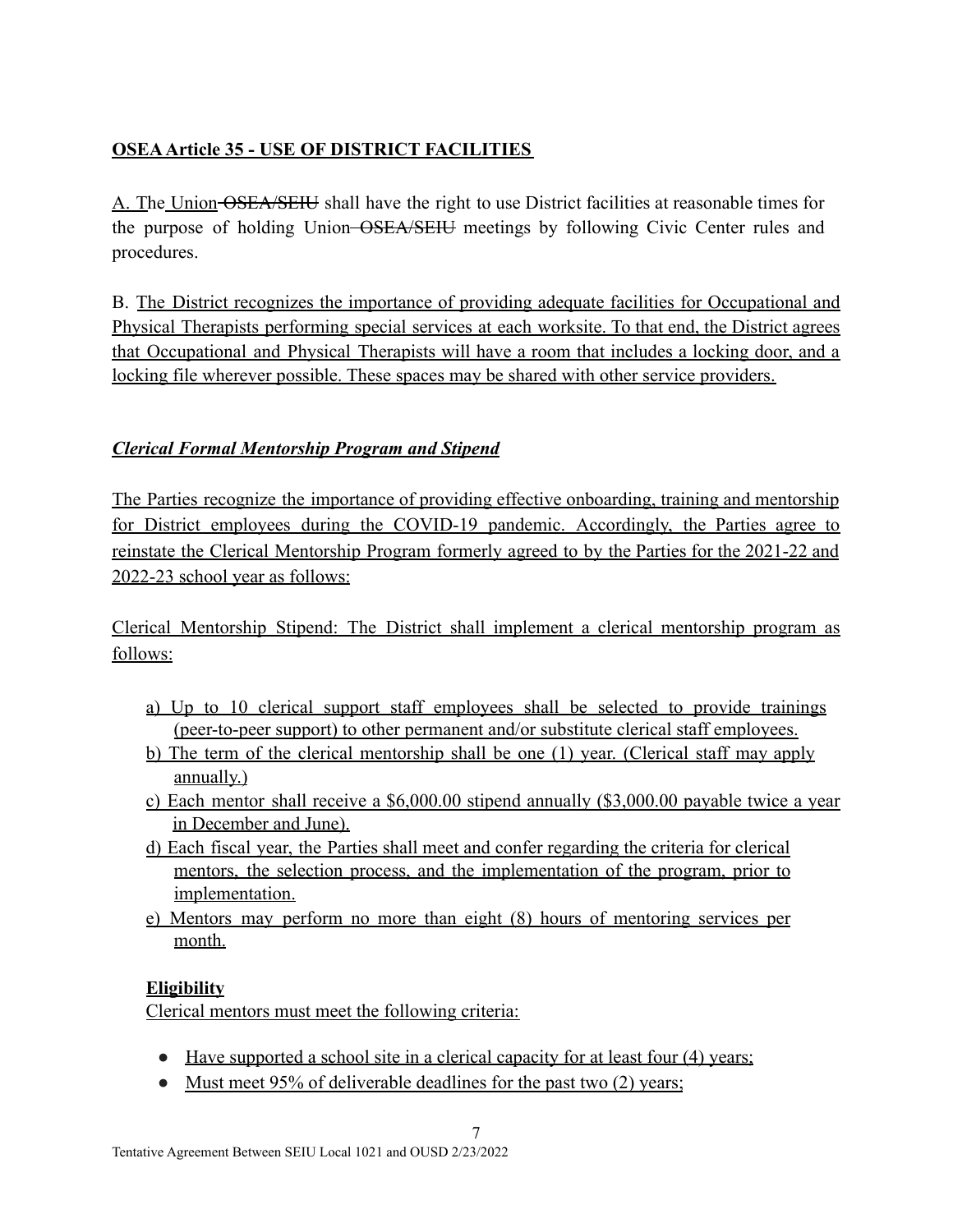- Must be seen as a team player at their site and provide great customer service to students, families, staff and community members;
- Have excellent attendance, as evidenced by their principal and/or recent evaluations;
- Have attended 90% of required trainings in the past year in their work area;
- Enjoy learning and sharing information;
- Have transportation to get to various sites/offices at least one (1) day per week as well as to team meetings;
- Receive approval from their principal to participate in the Clerical Mentorship Program;
- Be a full-time employee and hold information learned through the Clerical Mentorship Program as confidential; *and*
- Read emails sent by Shelia White or her designee and the OUSD Works Newsletter weekly for clerical updates.

## **Additional Agreements**

- To mitigate the impacts of this provision to school site operations, principals will be contacted to ensure that those identified to participate have principal approval.
- The District will collaborate with the President of SEIU and/or their designee on the final list of clerical staff selected and additional criteria used for selection.

## *Review of Classifications (Article 41)*

The Parties agree that the topic of analyzing the appropriateness of adjusting the range(s) for classification(s) in the bargaining unit is a matter of mutual concern. Accordingly, the Parties agree to begin the meet-and-confer process to discuss classifications within 15 days of ratification/approval of this Agreement by the Parties, with the Parties to conclude the meet-and-confer process by June 30, 2022.

### *Outsourcing of Union Positions via Layoff (both contracts)*

### **OCDPA (Article TBD)**

### **Options and Alternatives with Regard to Layoff**

The District will exert its best efforts to afford unit members subject to layoff the broadest possible choice in readjusting. The District will discuss with the unit member all alternatives for the purpose of allowing the unit member to make the most informed decision possible, as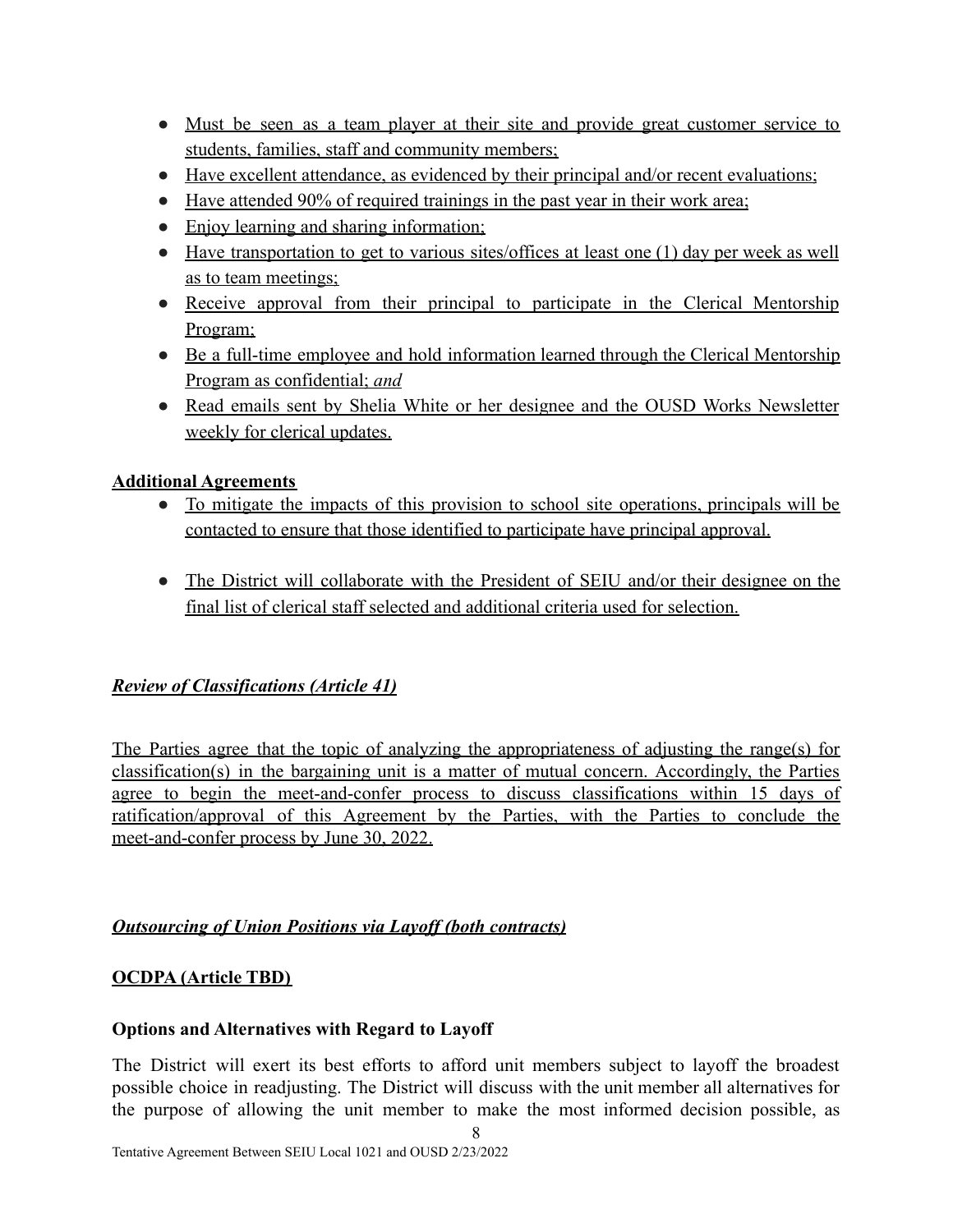outlined in the 1976 "Layoff Procedures for Classified Employees," under item 2. Such alternatives may include classifications funded by third parties.

### **OSEAAgreement - ARTICLE 19 – LAYOFF 5**

#### **E. Options and Alternatives with Regard to Layoff**

The District will exert its best efforts to afford unit members subject to layoff the broadest possible choice in readjusting. The District will discuss with the unit member all alternatives for the purpose of allowing the unit member to make the most informed decision possible, as outlined in the 1976 "Layoff Procedures for Classified Employees," under item 2. Such alternatives may include classifications funded by third parties.

### *Duration of Agreement*

### **ARTICLE 27 - DURATION**

#### **Agreement**

A. Term of Agreement

The term of this Agreement shall be July 1, 2021 through September 30, 2023.

Phyllis Copes (Feb 23, 2022 15:58 PST)

Phyllis Copes, President

SEIU Local 1021 OAKLAND UNIFIED SCHOOL DISTRICT

enine A. Lindsey

Jenine Lindsey, Executive Director, Labor Relations Chief Negotiator